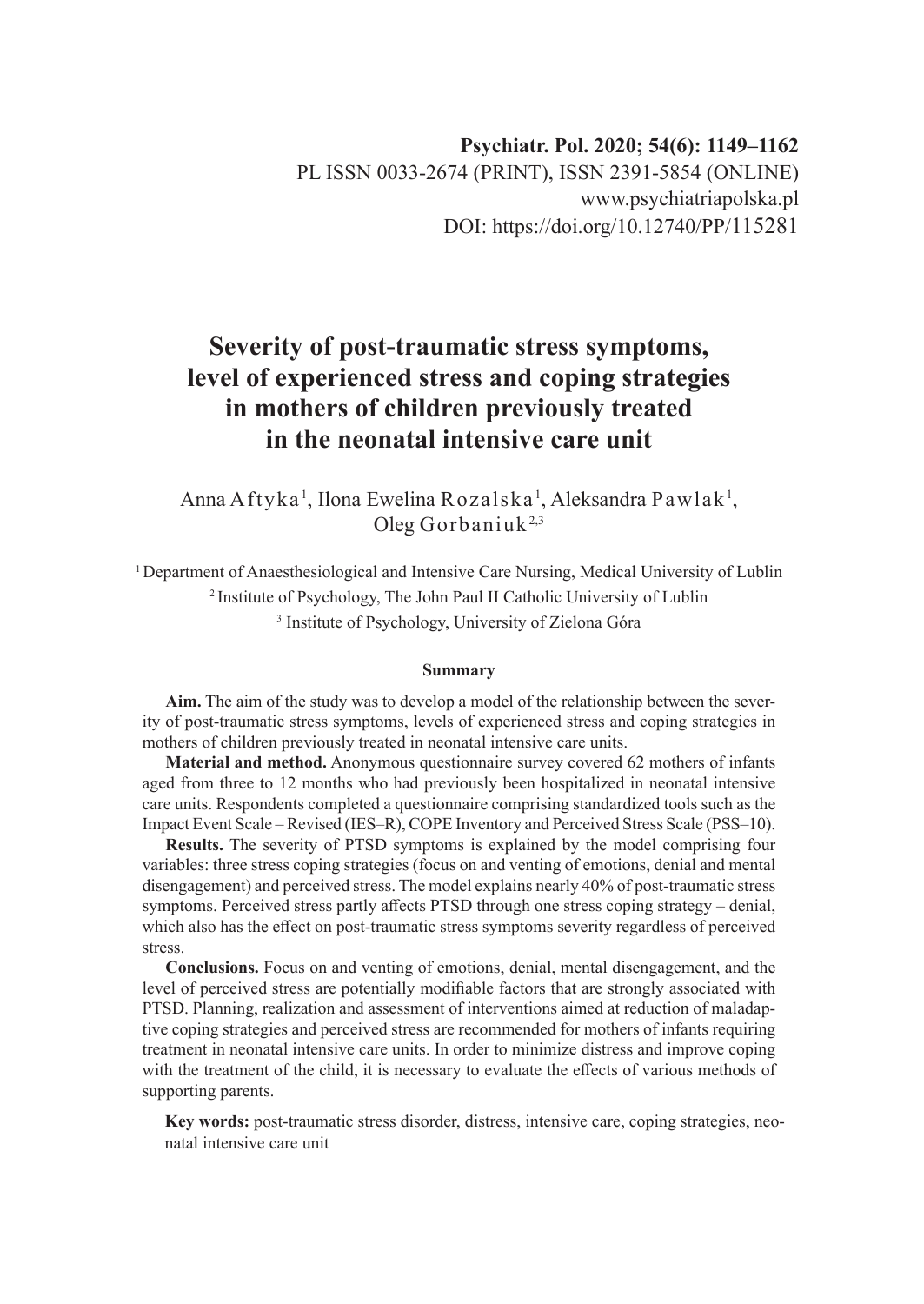# **Introduction**

According to the American Psychiatric Association (APA), post-traumatic stress disorder (PTSD) is a mental disorder that can develop after experiencing a traumatic event concerning the threat of death or serious injury to an individual or another person. The symptoms of PTSD include recurrent, uncomfortable recollections of the trauma, fixed avoidance of stimuli concerned with it and a persistent increase in arousal [1].

Even though the probability of exposure to traumatic events in a lifetime in the general population is relatively high, PTSD prevalence ranges from 5 to  $21\%$  [2 – 4]. The probability of PTSD in postpartum women appears to be comparable to the overall population  $[5 - 9]$ . The results by O'Donovan et al. indicate that in the group of women who described childbirth as a traumatic event, PTSD was diagnosed in 7.9% of mothers between the fourth and sixth week postpartum [6]. PTSD is more common in mothers of sick children who require hospital treatment [10]. It has been shown that these women are exposed to numerous health problems, such as acute stress disorder (ASD), PTSD, depression and intensified anxiety [11]. For instance, in the group of mothers of pre-term infants born at 26–34 weeks of gestation, nearly three-quarters (71.1%) of the sample met screening criteria for ASD, almost half (47.4%) of the mothers presented anxiety symptoms, while over one-third (35.6%) were found positive for depressive symptoms.

PTSD risk factors in the mothers of children hospitalised in the neonatal intensive care unit (NICU) can be divided into the following groups: (1) maternal sociodemographic data, (2) health status and personality characteristics of the mother, (3) child's health status. It appears that socio-demographic factors indicate limited usefulness in the prevalence of PTSD. For example, in the research by Shaw et al., the socio-demographic variable was not useful in predicting mothers' PTSD except for one variable (place of birth – the USA) [11]. Other research performed in mothers of children hospitalised in the NICU showed the significance of marital status [12]. In the group of postpartum mothers, their age was a significant factor that was negatively associated with the symptoms of PTSD [13]. Research has also shown that the clinical state of the infant or the child's death are significant predictors of PTSD risk [14]. It appears that symptoms of post-traumatic stress are significantly associated within couples. Acute trauma symptoms in men are related to the intensification of post-traumatic stress in their partners. Furthermore, less secure attachment style and dissatisfaction with support provided by the partner were associated with higher levels of post-traumatic stress. Moreover, women's and men's concurrent symptoms of posttraumatic stress and postpartum depression were significantly associated [13]. A review of the literature on the subject implies that psychological factors are to a great extent related to PTSD. Among the mothers of sick children or bereaved parents, PTSD was related to the following: emotion-focused coping, rational coping, feeling let down and social support satisfaction [15]. Other studies report that avoidance strategies proved to be a significant factor for PTSD in the parents [16]. Furthermore, Franck et al. emphasised the relationship between PTSD and peri-traumatic dissociation, avoidance coping and maladaptive coping strategies, such as denial, venting and self-blame [17].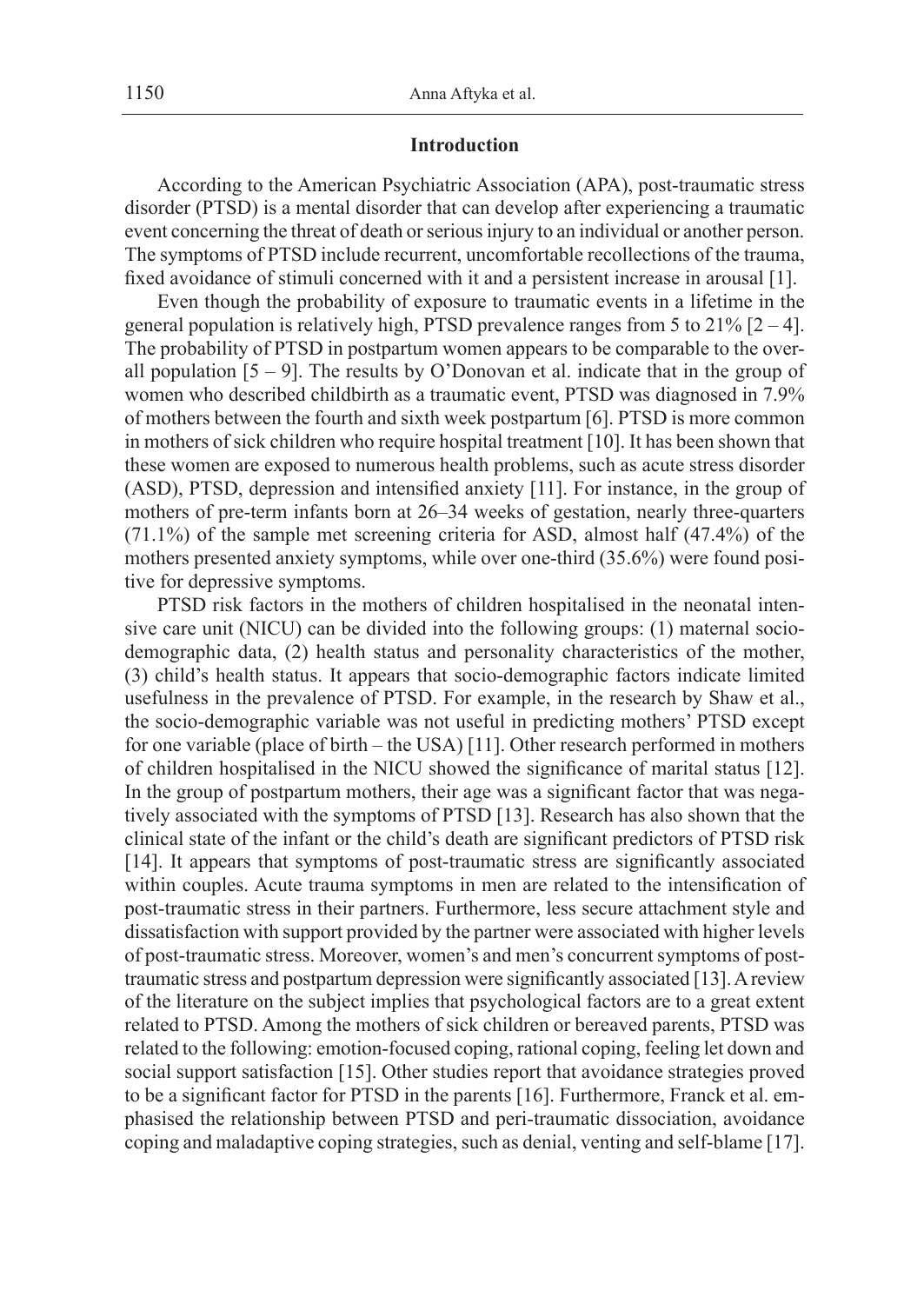The possibility of predicting the development of PTSD in order to implement preventive and therapeutic interventions is crucial since PTSD in the parents of sick children, including infants treated in the NICU, is related to numerous negative changes affecting the relationship between the mother and the child. Feeley et al. showed that the mothers with higher intensity of PTSD symptoms were less sensitive and effective at interacting with their child [14]. Other researchers suggested that mothers of premature infants with high intensity PTSD symptoms tended to build a more controlling, distorted relationship with the child [18]. It was also shown that mothers with elevated PTSD symptoms, six months after childbirth, were more likely to develop an avoidance attachment pattern seven months later [19]. It is also worth emphasising that PTSD may be chronic. Tremolada et al. showed that in a sample of 76 Italian mothers of children receiving treatment for leukemia, a moderate presence of clinical PTSD was found in 24% at 1 month, 18% at 6 months, 16% at 12 months and 19% at 24 months post the diagnosis [20].

# **Aim**

The aim of the study was to develop a model of the relationship between the severity of post-traumatic stress symptoms, levels of experienced stress and coping strategies in mothers of children previously treated in neonatal intensive care units.

#### **Material and methods**

**Participants.** The study involved 62 mothers of infants aged from three to 12 months. Participation in the study was offered to biological mothers of children who had been hospitalised in the past in the NICU for a minimum three days. Information about the aim of the study was provided during a phone call with the potential respondents. Having obtained a verbal consent to complete the questionnaire, the set of scales, instructions on how to complete them, an informed consent form and an addressed return envelope with an affixed postage stamp (in order not to bear any costs) were sent to the respondents by post. Out of 374 biological mothers of children hospitalised in the NICU from 1 June 2012 to 31 October 2014, who could speak Polish, 80 individuals sent back written informed consents to participate in the study. A total of 62 respondents completed the questionnaires properly.

**Methods.** The study design was exploratory and cross-sectional. Standardised research tools and a questionnaire compiled by the authors were used in the course of the study.

**The Impact Event Scale – Revised (IES-R)** is a self-report, 22-item scale used to measure subjective response to a traumatic event [21, 22]. This tool was adapted into Polish by Juczyński and Ogińska-Bulik. The Polish version of the IES-R is characterised by high reliability and internal consistency. The Cronbach's alpha coefficient for the Polish adaptation of the scale was 0.92 [21]. The selection of the tool to assess the severity of PTSD symptoms was based on its psychometric properties along with a relatively small number of items. Additionally, this tool was successfully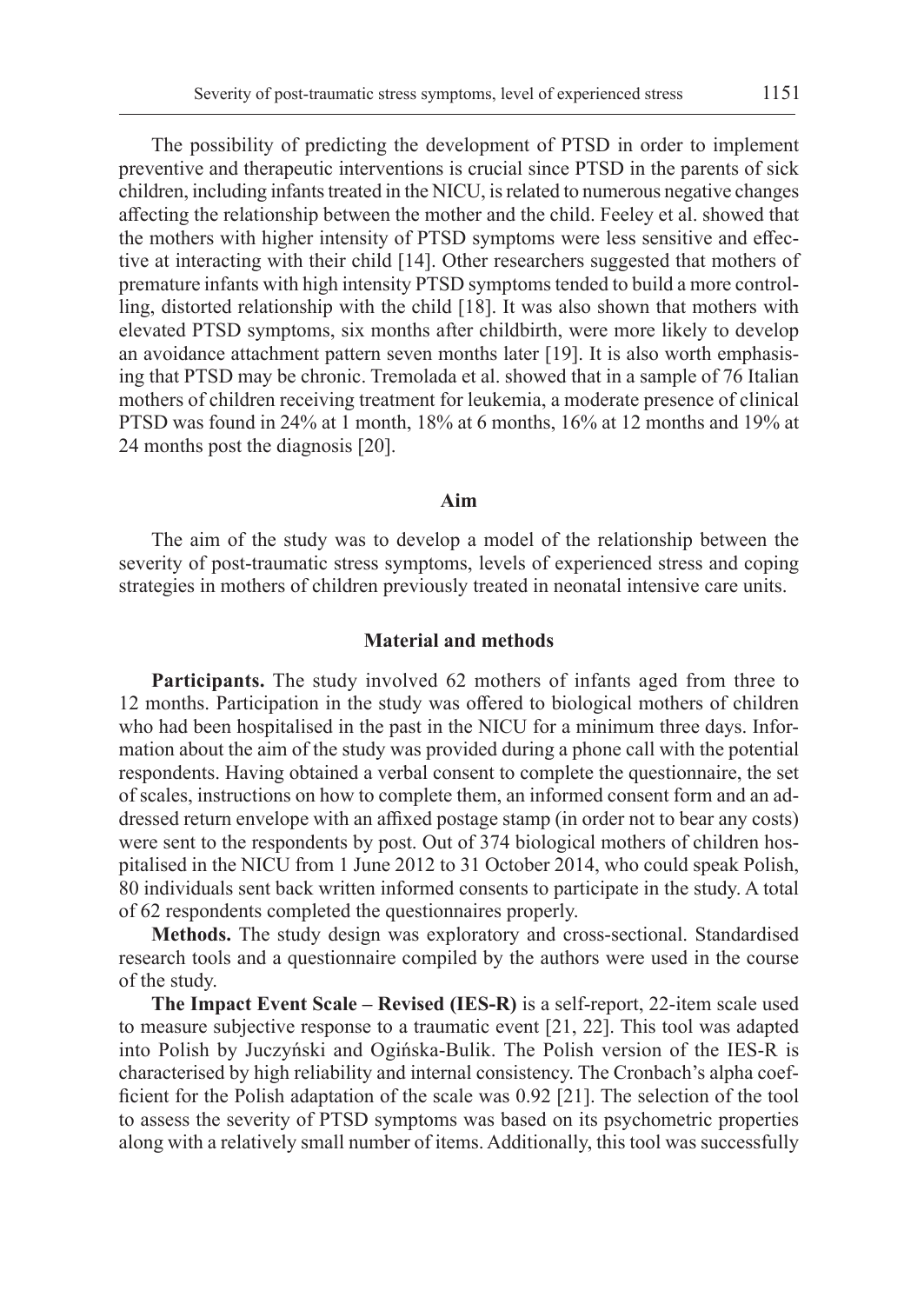used in assessing individuals who experienced traumatic events similar to the ones experienced by the mothers in this study – for example, cancer in a child or the loss of a child through miscarriage.

**The Perceived Stress Scale (PSS-10)** is a 10-item tool developed for self-assessment of stress intensity resulting from an individual's life situation during the last month. Higher scores indicate a greater level of perceived stress [23]. The instrument was adapted into Polish by Juczyński and Ogińska-Bulik. The Cronbach's alpha for the Polish version of the scale is 0.86 [24].

**The COPE Inventory** is a self-descriptive, 60-item questionnaire used to measure 15 strategies of reacting to a stressful event. These strategies include: Positive reinterpretation and growth, Mental disengagement, Focusing on and venting of emotions, Use of instrumental social support, Active coping, Denial, Religious coping, Humour, Behavioural disengagement, Restraint, Use of emotional social support, Substance use, Acceptance, Suppression of competing activities and Planning [25, 26]. A higher score indicates more frequent application of a given strategy in stress-related situations. This questionnaire was adapted into Polish and validated by Juczyński and Ogińska-Bulik. The Cronbach's alpha coefficient for individual subscales of the COPE Inventory obtained in the course of the cultural adaptation of the tool ranged from 0.48 to 0.94 [26].

**The Parent and Infant Characteristic Questionnaire** is the tool compiled by the authors. It comprises of a range of questions about the socio-demographic status and medical data of both the respondents and their children.

**Data Analysis**. Descriptive statistics were used to summarise the demographic, social and medical characteristics of the sample, using frequencies and percentages to describe categorical variables, and mean (*M*) and standard deviation (*SD*) for continous variables. Pearson correlation coefficients were used to assess the relationship between PTSS, perceived stress and the fifteen domains of the coping strategies. A hierarchical linear regression analysis was used to determine the explanatory variables of the PTSD score. The level of statistical significance was set at  $\alpha$  < 0.05. Statistical analysis was conducted with the IBM SPSS software (ver. 22.0.0.). Structural equation modelling was used to test associations between all constructs and potential mediating influences. The Amos software (ver. 22.0.0.) was used for the modelling procedure. Good model fit was defined by a non-significant  $\chi^2$  value (i.e.  $p > 0.05$ ), a root mean square error of approximation (RMSEA) value less than 0.05, comparative fit index (CFI) greater than 0.95 and adjusted goodness of fit index (AGFI) greater than 0.95 [27].

**Ethical Approval.** The research project was approved by the Ethical Committee of the Medical University of Lublin (KE-0254/77/2013).

# **Results**

A total of 62 mothers of infants aged from three to 12 months  $(M=7.48; SD=2.49)$ were included in the study. The mean age of the respondents was slightly above 30 years ( $M = 30.47$ ;  $SD = 5.36$ ). Almost half of the women researched reported having a higher education ( $n = 29$ ; 46.8%). The majority of women had one child ( $n = 27$ ;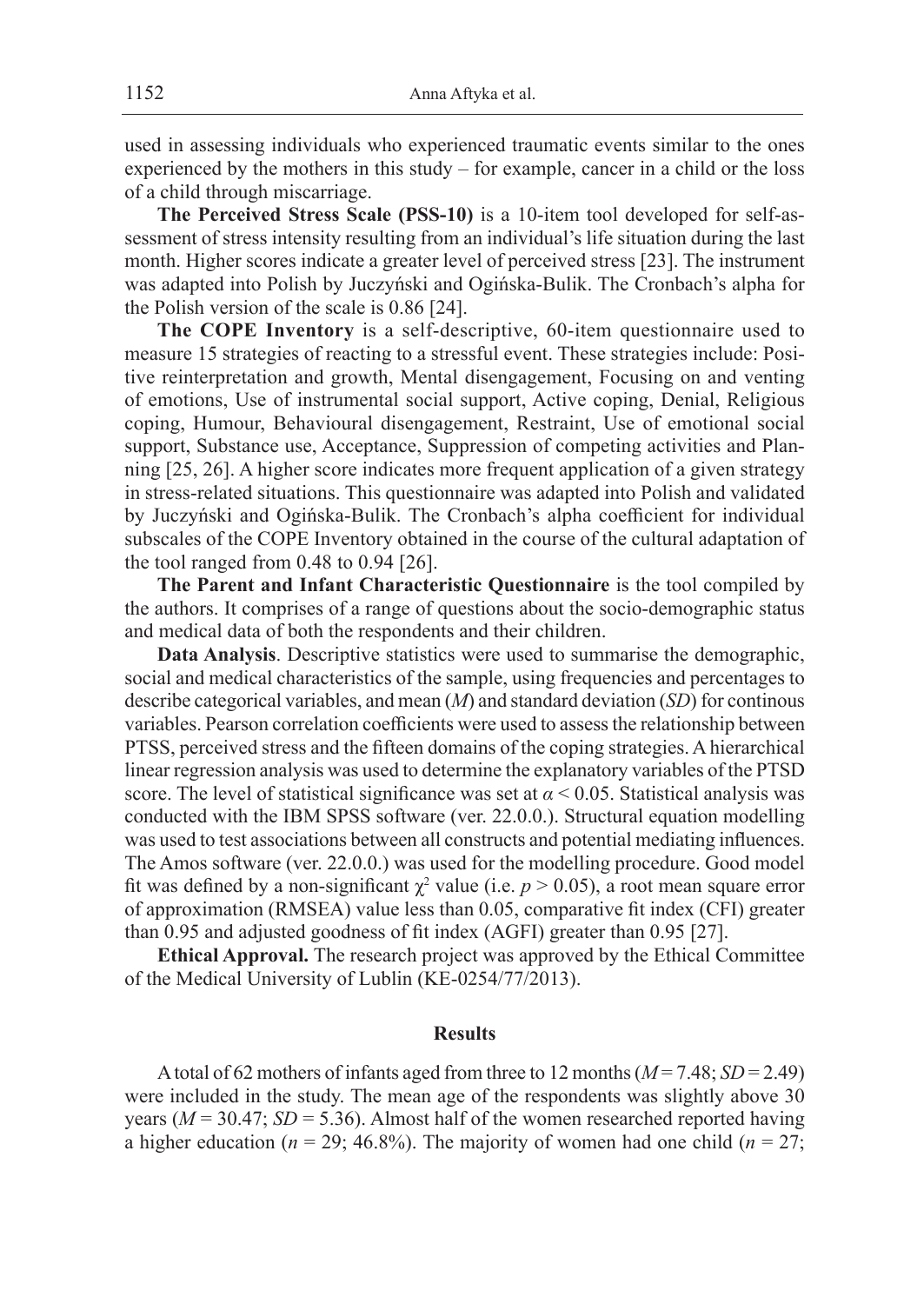43.5%), less frequently two children (*n* = 22; 35.5%), three children (*n* = 10; 16.1%) or four children  $(n = 3; 4.8\%)$ . The mean gestation age of the infants hospitalised in the NICU was 34.5 weeks ( $M = 34.44$ ;  $SD = 4.73$ ) and the Apgar score obtained at 1 minute was slightly above 6 points  $(M = 6.26; SD = 3.08)$ . The mean birth weight of the infants hospitalised in the NICU was almost 2400 grams  $(M = 2393; SD = 982)$ . The mean duration of the infants' hospitalisation in the NICU was more than 16 days  $(M = 16.27; SD = 16.23)$ . The infants suffered from, among others, respiratory tract diseases ( $n = 53$ ; 85.5%), cardiovascular system diseases ( $n = 18$ ; 29.0%) and nervous system diseases ( $n = 17$ ; 27.4%). More than half of the infants were diagnosed with an infection ( $n = 38$ ; 61.3%) and two in five infants required surgery ( $n = 25$ ; 40.3%). The characteristics of the group researched are depicted in Table 1.

| Age, M (SD)                            | 30.47 (5.36)                                           |               |
|----------------------------------------|--------------------------------------------------------|---------------|
| Higher education (n; %)                |                                                        | 29 (46.8%)    |
|                                        | 1                                                      | 27 (43.5%)    |
| Number of children                     | $\overline{2}$                                         | 22 (35.5%)    |
|                                        | 3                                                      | 10 (16.1%)    |
|                                        | 4                                                      | $3(4.8\%)$    |
| Gestation age (weeks), M (SD)          |                                                        | 34.44 (4.73)  |
| The Apgar score (first minute), M (SD) |                                                        | 6.26(3.08)    |
| Birth weight (g), M (SD)               |                                                        | 2,393 (982)   |
| Current age of child (months), M (SD)  |                                                        | 7.48 (2.49)   |
|                                        | Duration of hospitalisation in the NICU (days), M (SD) | 16.27 (16.23) |
| Respiratory system diseases (n; %)     |                                                        | 53 (85.5%)    |
| Cardiovascular system diseases (n; %)  |                                                        | 18 (29.0%)    |
| Nervous system diseases (n; %)         |                                                        | 17 (27.4%)    |
| Surgeries (n; %)                       |                                                        | 25 (40.3%)    |
| Infections $(n; \%)$                   |                                                        | 38 (61.3%)    |

Table 1. **Characteristics of the sample (n=62)**

M – mean, SD – standard deviation

Although there is no such questionnaire whose results entitle to the diagnosis of PTSD, in this research, which utilises a set of self-report instruments, PTSD occurrence can be suspected in more than half of the respondents (n=34, 54.84%). Table 2 indicates the correlations between the intensification of post-traumatic stress disorder symptoms, perceived stress and stress coping strategies. It was established that there is a statistically significant positive correlation between PTSS and perceived stress  $(r=0.36; p<0.01)$  and five stress coping strategies, namely: active coping  $(r=0.31;$  $p < 0.05$ ), focusing on and venting of emotions ( $r = 0.46$ ;  $p < 0.01$ ), denial ( $r = 0.39$ ;  $p < 0.01$ ), mental disengagement ( $r = 0.36$ ;  $p < 0.01$ ) and behavioural disengage-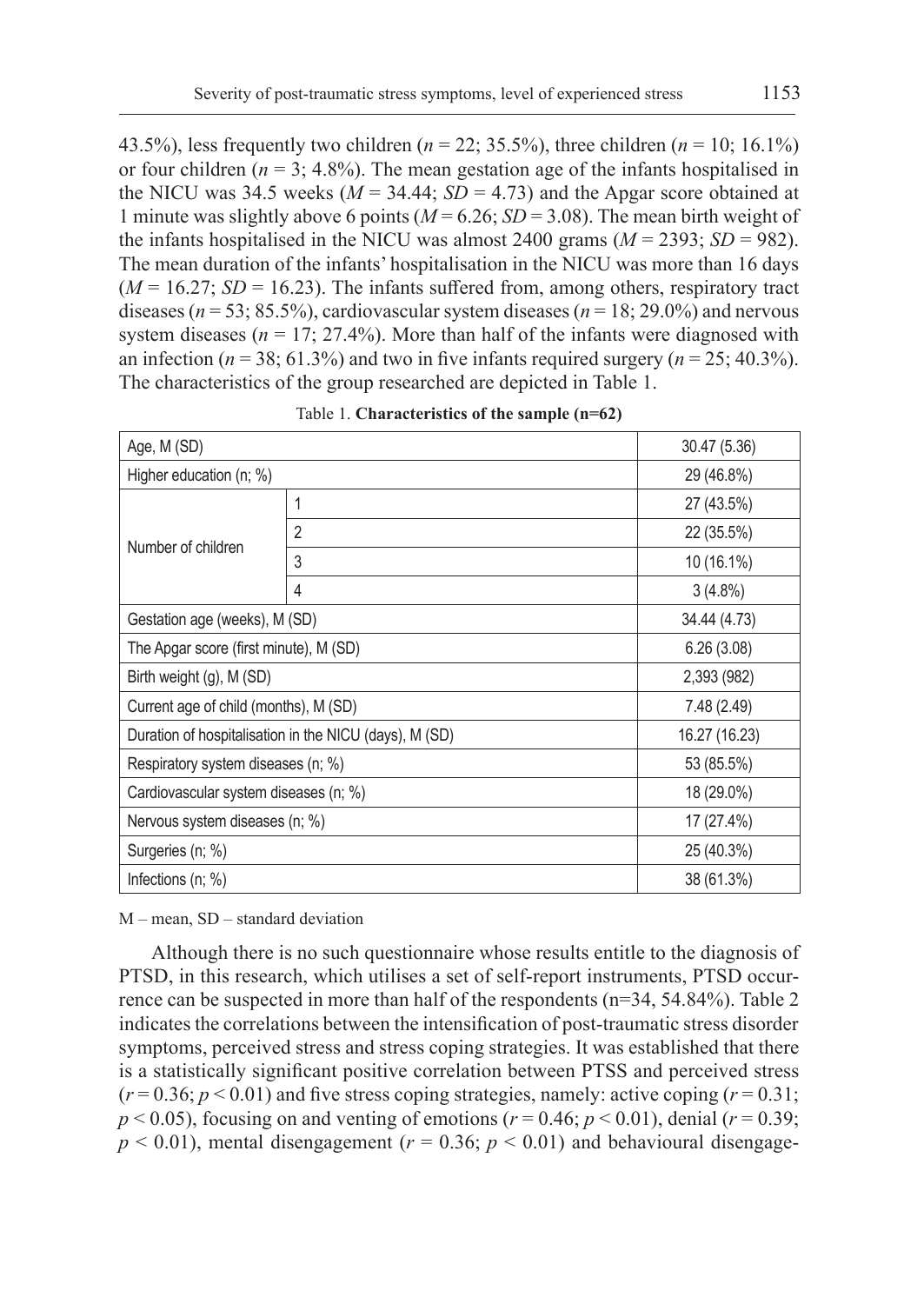| į<br>l                                                                                                                                                                                                                         |
|--------------------------------------------------------------------------------------------------------------------------------------------------------------------------------------------------------------------------------|
|                                                                                                                                                                                                                                |
|                                                                                                                                                                                                                                |
|                                                                                                                                                                                                                                |
|                                                                                                                                                                                                                                |
|                                                                                                                                                                                                                                |
| <b>CHANGER COMMENT</b>                                                                                                                                                                                                         |
|                                                                                                                                                                                                                                |
|                                                                                                                                                                                                                                |
|                                                                                                                                                                                                                                |
| <b>ACCEPT OF</b>                                                                                                                                                                                                               |
|                                                                                                                                                                                                                                |
| D                                                                                                                                                                                                                              |
|                                                                                                                                                                                                                                |
| 14 月月1日 1月1日 1月1日                                                                                                                                                                                                              |
|                                                                                                                                                                                                                                |
|                                                                                                                                                                                                                                |
| .<br>C                                                                                                                                                                                                                         |
|                                                                                                                                                                                                                                |
| くさき くう きくく                                                                                                                                                                                                                     |
|                                                                                                                                                                                                                                |
| i                                                                                                                                                                                                                              |
|                                                                                                                                                                                                                                |
| į                                                                                                                                                                                                                              |
|                                                                                                                                                                                                                                |
|                                                                                                                                                                                                                                |
| in the company of the company of the company of the company of the company of the company of the company of the company of the company of the company of the company of the company of the company of the company of the compa |
|                                                                                                                                                                                                                                |
|                                                                                                                                                                                                                                |
|                                                                                                                                                                                                                                |
|                                                                                                                                                                                                                                |
| ز<br>آ                                                                                                                                                                                                                         |
|                                                                                                                                                                                                                                |
|                                                                                                                                                                                                                                |
| $\frac{1}{2}$                                                                                                                                                                                                                  |
| j<br>ł                                                                                                                                                                                                                         |
| ĭ<br>j                                                                                                                                                                                                                         |
| í                                                                                                                                                                                                                              |

|                | able 2. Means, standard deviations and linear correlations among the measured variables ( $n=62$ ) |                     |       |                          |                      |                      |                                   |         |                      |                      |                |                      |                     |                          |         |                     |      |                                       |               |
|----------------|----------------------------------------------------------------------------------------------------|---------------------|-------|--------------------------|----------------------|----------------------|-----------------------------------|---------|----------------------|----------------------|----------------|----------------------|---------------------|--------------------------|---------|---------------------|------|---------------------------------------|---------------|
|                |                                                                                                    | Z                   | 9S    | $\overline{\phantom{0}}$ | $\sim$               | S                    | 4                                 | 5       | $\circ$              | $\overline{ }$       | $\infty$       | ၜ                    | ₽                   | $\rightleftarrows$       | 12      | 13                  | 4    | 15                                    | $\frac{6}{5}$ |
|                | Disorder<br>1. Post-Traumatic Stress<br>symptoms                                                   | 49.73               | 17.95 | $\mathsf{I}$             |                      |                      |                                   |         |                      |                      |                |                      |                     |                          |         |                     |      |                                       |               |
| $\sim$         | Perceived stress                                                                                   | 20.84               | 7.23  | 0.36                     | т                    |                      |                                   |         |                      |                      |                |                      |                     |                          |         |                     |      |                                       |               |
| …<br>က         | Active coping                                                                                      | æ.<br>Ń۰            | 0.52  | $0.31$ <sup>*</sup>      | $-0.09$              | T.                   |                                   |         |                      |                      |                |                      |                     |                          |         |                     |      |                                       |               |
| 4.             | Planning                                                                                           | 2.74                | 0.58  | 0.11                     | $-0.30$              | $0.61$ "             | $\mathbf{I}$                      |         |                      |                      |                |                      |                     |                          |         |                     |      |                                       |               |
| .<br>ລ         | ial support<br>Use of instrumental sor                                                             | 2.74                | 0.86  | 0.11                     | $-0.27$              | 0.54"                | $0.45$ <sup>"</sup>               | I       |                      |                      |                |                      |                     |                          |         |                     |      |                                       |               |
| .<br>ف         | support<br>Use of emotional social                                                                 | 2.71                | 0.88  | 0.18                     | $-0.18$              | $0.41$ <sup>"</sup>  | $0.31$ <sup>*</sup>               | 0.79"   | $\sf I$              |                      |                |                      |                     |                          |         |                     |      |                                       |               |
| $\overline{r}$ | ing activities<br>Suppression of competi                                                           | 2.74                | 0.58  | 0.23                     | $-0.17$              | $0.47$ <sup>**</sup> | $0.57$ <sup>"</sup>               | 0.43"   | 0.49"                | T                    |                |                      |                     |                          |         |                     |      |                                       |               |
| ထံ             | Religious coping                                                                                   | 2.79                | 0.98  | 0.21                     | 0.22                 | 0.05                 | 0.06                              | 0.03    | 0.10                 | 0.06                 | J.             |                      |                     |                          |         |                     |      |                                       |               |
| တ              | and growth<br>Positive reinterpretation                                                            | 2.77                | 0.62  | 0.11                     | $-0.29$ <sup>*</sup> | 0.43"                | 0.59"                             | 0.54"   | $0.46$ <sup>**</sup> | $0.39^{44}$          | 22             | I                    |                     |                          |         |                     |      |                                       |               |
|                | ment<br>10. Behavioural disengage                                                                  | 2.38                | 0.47  | 0.33"                    | $-0.03$              | $0.30^\circ$         | 0.25                              | 0.23    | $0.34$ <sup>**</sup> | $0.39$ <sup>**</sup> | 0.11           | 0.42                 | I                   |                          |         |                     |      |                                       |               |
|                | 11. Acceptance                                                                                     | $\mathcal{S}$<br>Ń۰ | 0.68  | 0.19                     | $-0.03$              | 0.22                 | 0.15                              | 0.20    | 0.33"                | $0.35$ <sup>**</sup> | 0.08           | 0.23                 | 0.25                | $\overline{\phantom{a}}$ |         |                     |      |                                       |               |
|                | 12. Focusing on and venting emotions                                                               | 2.89                | 0.67  | 0.46                     | 0.15                 | 0.46                 | $0.28^*$                          | 0.28    | 0.33"                | $0.42$ <sup>**</sup> | $0.25^{\circ}$ | 0.20                 | 0.24                | $0.32^{\circ}$           | T       |                     |      |                                       |               |
|                | 13. Denial                                                                                         | 1.70                | 0.54  | 0.39"                    | 0.22                 | 0.02                 | $-0.15$                           | $-0.16$ | $-0.12$              | 0.13                 | $-0.05$        | 0.05                 | 0.17                | $-0.01$                  | 0.03    | $\mathbf{I}$        |      |                                       |               |
|                | 14. Mental disengagement                                                                           | 1.91                | 0.57  | $0.36$ <sup>**</sup>     | 0.12                 | 0.12                 | 0.06                              | $-0.00$ | 0.05                 | $-0.03$              | $-0.02$        | 0.12                 | $0.31$ <sup>*</sup> | $-0.19$                  | 0.02    | 0.40"               | T    |                                       |               |
|                | 15. Restraint                                                                                      | 1.65                | 0.62  | 0.19                     | 0.15                 | $-0.12$              | $-0.37$ <sup><math>-</math></sup> | $-0.29$ | $-0.19$              | $-0.20$              | 0.04           | $-0.31$ <sup>*</sup> | $0.29$ <sup>*</sup> | $-0.04$                  | $-0.04$ | $0.44$ <sup>"</sup> | 0.23 | $\begin{array}{c} \hline \end{array}$ |               |
|                | 16. Substance use                                                                                  | 1.20                | 0.40  | 0.02                     | 0.08                 | $-0.04$              | $-0.15$                           | $-0.07$ | $-0.23$              | $-0.16$              | $-0.24$        | $-0.18$              | $-0.01$             | $-0.31$ <sup>*</sup>     | $-0.10$ | 0.29                | 0.09 | $0.40$ <sup>"</sup>                   | $\mathbf{I}$  |
|                | 17. Humour                                                                                         | 1.24                | 0.40  | $-0.04$                  | $-0.24$              | 0.01                 | 0.04                              | 0.09    | 0.01                 | $-0.12$              | $-0.21$        | 0.07                 | $-0.04$             | $-0.33$ <sup>*</sup>     | $-0.12$ | 0.07                | 0.17 | 0.23                                  | 0.40"         |
|                |                                                                                                    |                     |       |                          |                      |                      |                                   |         |                      |                      |                |                      |                     |                          |         |                     |      |                                       |               |

M – mean, SD – standard deviation, \*  $p < .05$ , \*\*  $p < .01$  $M$  – mean, SD – standard deviation, \*  $p < .05$ , \*\*  $p < .01$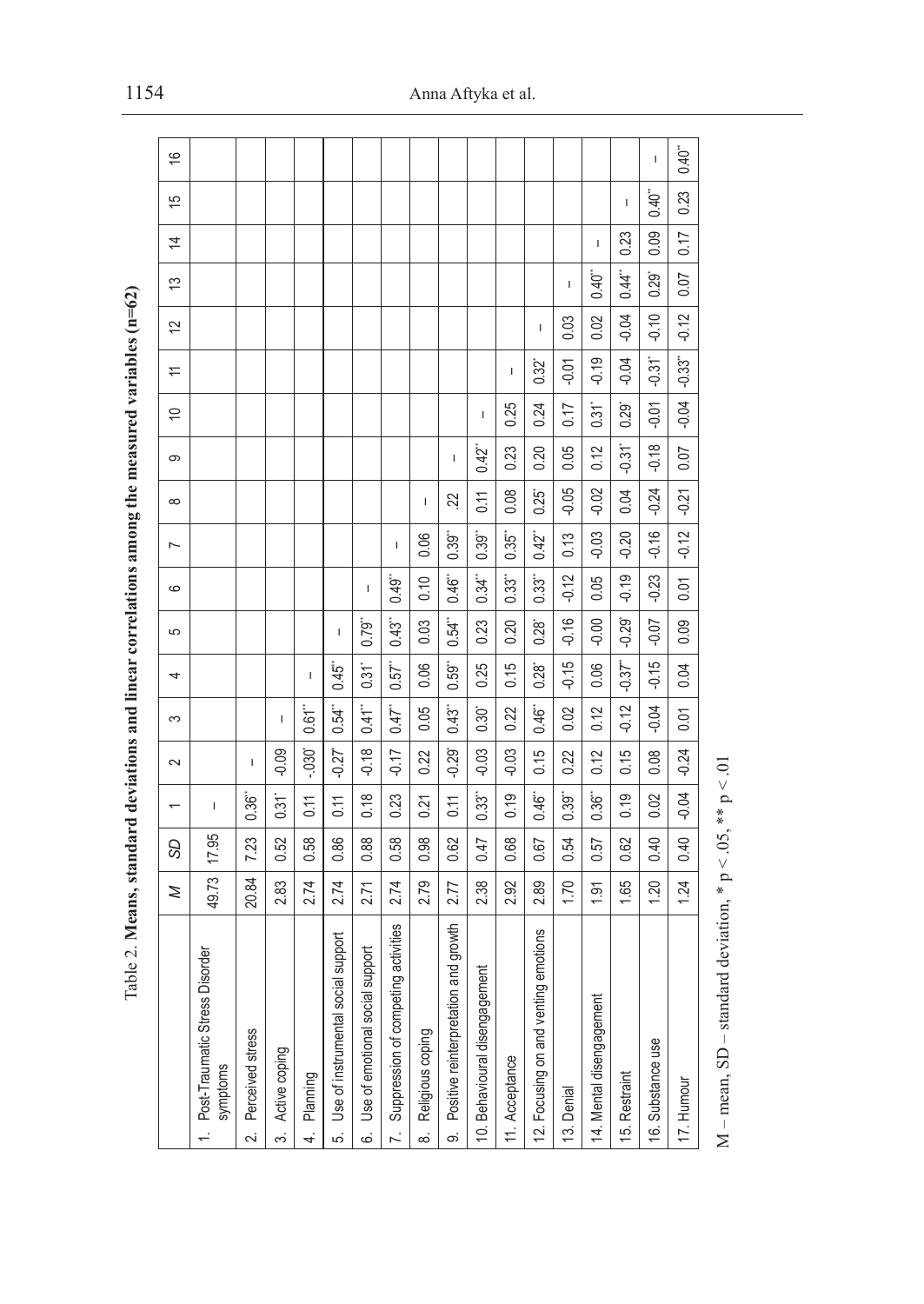ment  $(r = 0.33; p < 0.05)$ . It was also shown that there is a statistically significant negative correlation between the level of perceived stress and the use of coping strategies which involve planning  $(r = -0.30; p < 0.05)$ , use of instrumental social support  $(r = -0.27; p < 0.05)$  and positive reinterpretation and growth  $(r = 0.29;$  $p \leq 0.05$ ). Due to the size of the sample, only explanatory variables that correlated statistically significantly with the explanatory PTSD variable were taken into account in the development of the model of interdependent variables. The variables include perceived stress, active coping, focusing on and venting of emotions, denial, mental disengagement and behavioural disengagement. Hierarchical linear regression analysis was used wherein stress coping strategies were entered into the first block and perceived stress was entered into the second one. The stepwise method was used to select variables in the first block. The final model included three stress coping strategies (focusing on and venting of emotions, denial, and mental disengagement), which together explained more than 36% of PTSD variance. Perceived stress explained 4% of variance. The model that consisted of four variables was statistically significant  $(F(3, 58) = 11.098; p < 0.001)$  and explained 40% of post-traumatic stress symptoms variance (Adjusted  $R^2 = 0.398$ ) – Table 3.

|                                  | Unstandardised<br>coefficients |           | Standardised<br>coefficients | $\tau$   | р     |
|----------------------------------|--------------------------------|-----------|------------------------------|----------|-------|
|                                  | b                              | Std Error | <b>Beta</b>                  |          |       |
| Step 1                           |                                |           |                              |          |       |
| (Constant)                       | 14.075                         | 9.172     |                              | 1.534    | 0.130 |
| Focusing on and venting emotions | 12.331                         | 3.093     | 0.458                        | 3.987    | 0.001 |
| Step 2                           |                                |           |                              |          |       |
| (Constant)                       | $-6.258$                       | 10.149    |                              | $-0.617$ | 0.540 |
| Focusing on and venting emotions | 12.003                         | 2.831     | 0.445                        | 4.240    | 0.001 |
| Denial                           | 12.536                         | 3.520     | 0.374                        | 3.562    | 0.001 |
| Step 3                           |                                |           |                              |          |       |
| (Constant)                       | $-14.782$                      | 10.685    |                              | $-1.383$ | 0.172 |
| Focusing on and venting emotions | 11.932                         | 2.754     | 0.443                        | 4.333    | 0.001 |
| Denial                           | 9.410                          | 3.738     | 0.281                        | 2.518    | 0.015 |
| Mental disengagement             | 7.359                          | 3.528     | 0.233                        | 2.086    | 0.041 |
| Step 4                           |                                |           |                              |          |       |
| (Constant)                       | $-20.577$                      | 10.752    |                              | $-1.914$ | 0.061 |
| Focusing on and venting emotions | 11.099                         | 2.707     | 0.412                        | 4.100    | 0.001 |
| Denial                           | 8.013                          | 3.695     | 0.239                        | 2.169    | 0.034 |

Table 3. **Hierarchical linear regression model – outcome variable: intensification of post-traumatic stress symptoms (n=62)**

*table continued on the next page*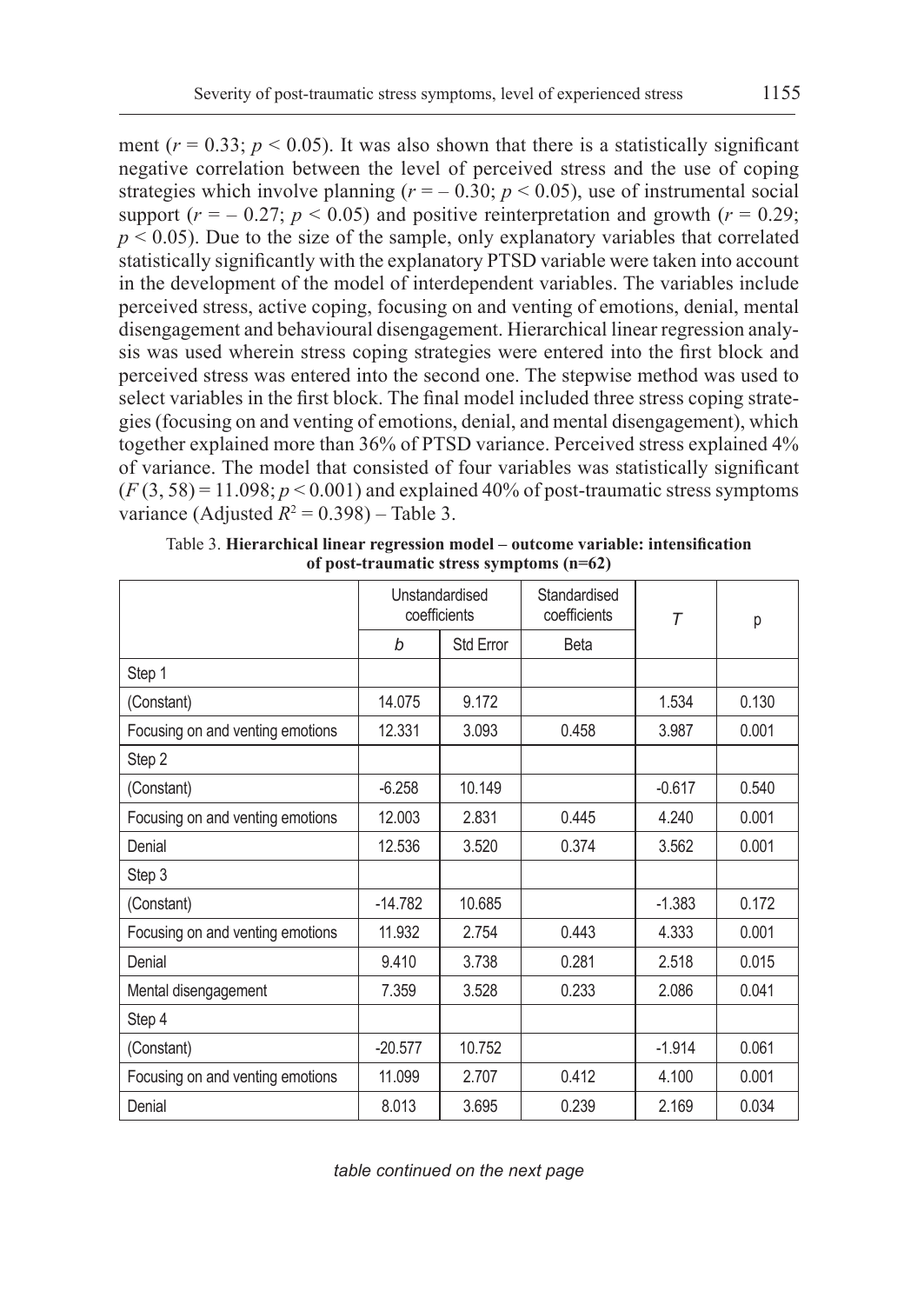| Mental disengagement | .067  | 3.432 | 0.223 | 2.059 | 0.044 |
|----------------------|-------|-------|-------|-------|-------|
| Perceived stress     | J.534 | 0.256 | 0.215 | 2.090 | 0.041 |

The variables entered in the first block: active coping, focusing on and venting emotions, denial, mental disengagement, behavioural disengagement. The variable entered in the first step (stepwise method): focusing on and venting emotions. Step 1:  $F(1, 60) = 15.895$ ,  $p < 0.001$ , Adjusted  $R^2 = 0.196$ . The variable entered in the second step: denial. Step 2:  $F(2, 59) = 15.839$ ,  $p < 0.001$ , Adjusted  $R^2 = 0.327$ , and  $R^2$  change = 0.140. The variable entered in the third step: mental disengagement. Step 3:  $F(3, 58) = 12.609$ ,  $p < 0.001$ , Adjusted  $R^2 = 0.363$ , and  $R^2$  change = 0.045.

The variable entered in the second block: Perceived stress. The variable entered in the fourth step: perceived stress. Step 4:  $F(4, 58) = 11.098$ ,  $p < 0.001$ , Adjusted  $R^2 = 0.398$ , and  $R^2$  change = 0.043.

After entering perceived stress into the first block, the model turned out to be statistically significant  $(F(1, 60) = 8.748; p < 0.01)$ . and explained 11% of the dependent variable (Corrected  $R^2 = 0.113$ ). The analysis of structural equations was used in order to address the question whether the model developed explains associations between the variables, and whether perceived stress acts as a partial mediator between the strategies (focusing on and venting emotions, denial, mental disengagement) and post-traumatic stress symptoms (Figue 1). The following fit indices were obtained, which indicate that the model fits with the data well:  $\chi^2(4) = 1.521$ ;  $p = 0.824$ ; AGFI = 0.963; CFI = 0.999; RMSEA= 0. Perceived stress partially mediates the influence on post-traumatic stress symptoms of only one stress coping strategy – denial, which also affects the intensification of post-traumatic stress symptoms regardless of perceived stress. In contrast, the strategies of focusing on and venting emotions, and mental disengagement directly affect the intensification of post-traumatic stress symptoms without the mediating role of perceived stress. These strategies do not modify, in a statistically significant manner, the level of perceived stress, although they determine the intensification of post-traumatic stress symptoms – Figure 1.

#### **Discussion**

The aim of the research was the development of the model showing the role of perceived stress and stress coping strategies in explaining the intensification of PTSD. Post-traumatic stress disorder is known to be a serious and relatively common problem among the parents of seriously ill children, and the parents bereaved by infant death, which affects mothers more frequently than fathers [6, 15, 28, 29]. Despite the attempts to predict PTSD in the parents who struggle with their child's illness or death, and the use of various configurations of explanatory variables (including the socio-demographic data, psychological factors of the parents, child's clinical status and the time that has lapsed since the incident), the models explain the intensification of PTSD poorly or, at most, moderately. For instance, Tremolada et al., in a group of Italian mothers whose children were receiving treatment for acute leukaemia, were able to explain between 14% and 34% of the variance of PTSD intensification depending on the time that had lapsed since the beginning of the treatment. In this study, a short time from the diagnosis was associated with a better prediction of PTSD intensification [20]. The model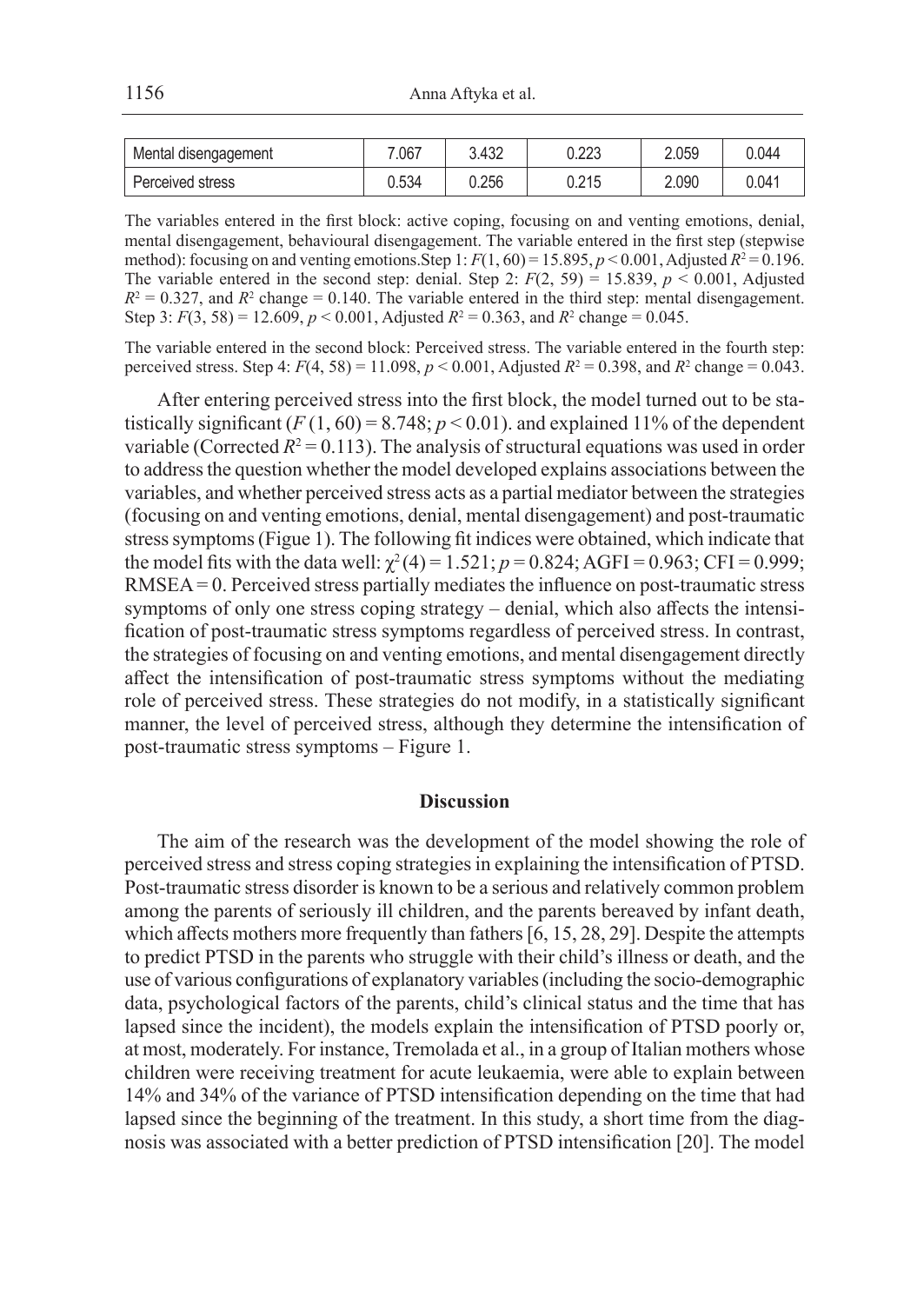

Figure 1. **Comprehensive model of PTSD determinants**

PTSS – post-traumatic stress symptoms, PS – perceived stress, FVE – focus on and venting emotions, D – denial, MD – mental disengagement; e1-e5 – error (residual) variance

described by Christiansen et al., which explains PTSD intensification in a group of mothers who have lost a fetus at the last stage of pregnancy or an infant during labour or in the first 12 months of life, accounts for the following variables: time since the loss, female sex, attachment avoidance, attachment anxiety, emotion-focused coping, rational coping, feeling let down and social support satisfaction, which account for 42% of the variance of the dependent variable [15].

Our model, which consists of three stress coping strategies (focusing on and venting emotions, denial and mental disengagement), as well as perceived stress, explains 40% of PTSD intensification variances. Not only does the model comprehensively explain the relations between the variables, but it also precisely indicates which of the strategies focused on avoidance and emotions are asssociated with PTSD to the greatest extent. The link between avoidance coping and PTSD was shown in a group of mothers and fathers after the paediatric intensive care unit (PICU) treatment of their child [30], parents following child hospitalisation on paediatric (non-intensive care) wards [17], mothers of premature infants in the NICU [31] and parents of children with cancer [32]. Shaw et al. indicated in a similar sample group, which encompassed mothers of premature infants hospitalised in the NICU, that avoidance coping was related to an increased risk of delayed PTSD [31]. Moreover, emotion-focused coping might be connected with PTSD. This relationship was described in a group of parents bereaved by infant death [15].

The results depicted in this study are consistent with the aforementioned ones whereby the model presented provides a precise description of behaviour that often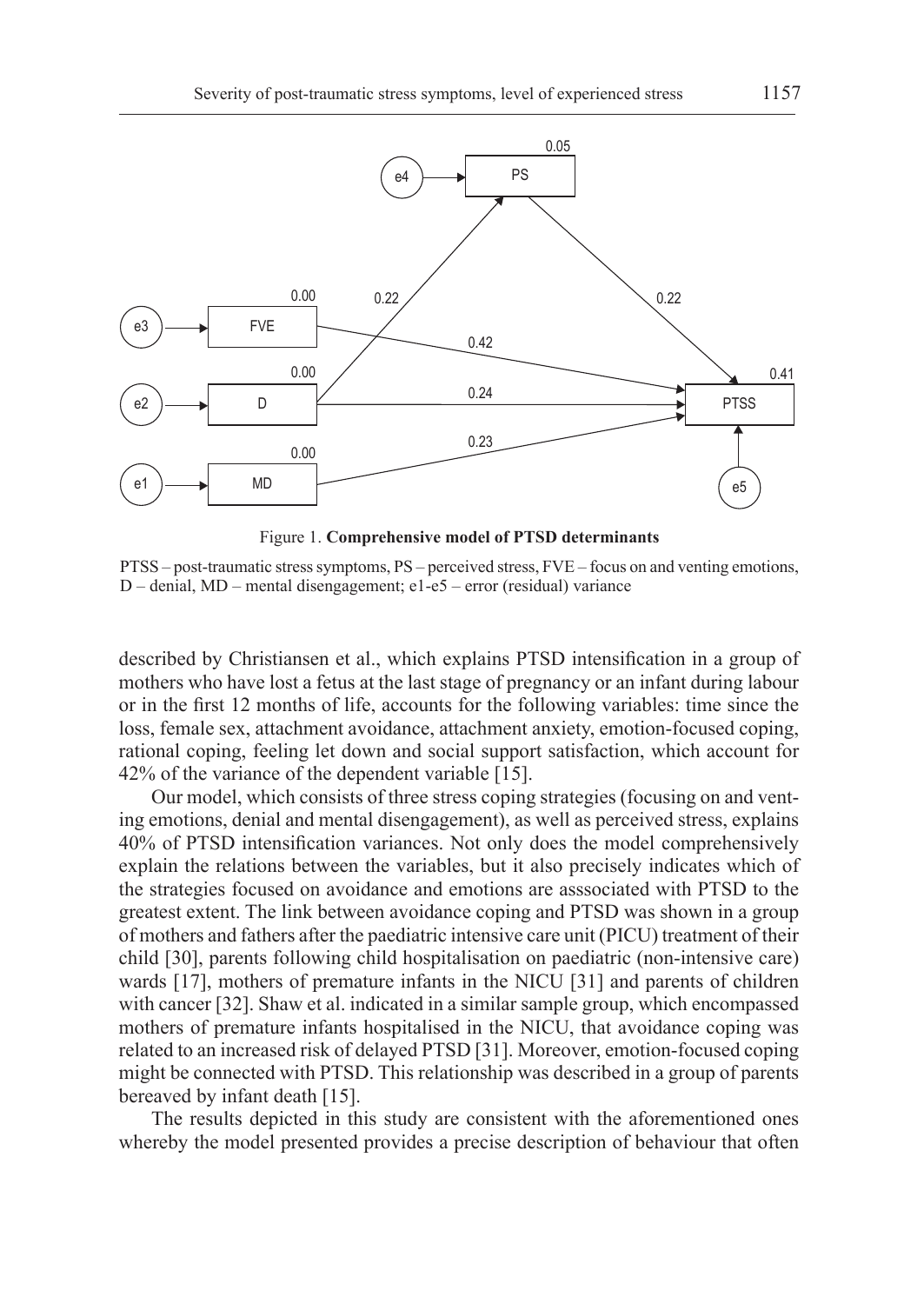coexists with the intensified PTSD. The behaviour includes: constant pondering over and expressing emotions, persistent anxiety (focusing on and venting emotions), being occupied by work or other activities (including prolonged sleep) in order not to think about the difficulties (mental disengagement), repeating to oneself that what has happened was not true, and pretending and behaving as if nothing has happened (denial). Similarly to the literature on the subject, in this study, rational coping (problem-focused coping strategies) does not seem to be related to PTSD [11, 31, 33, 34]. Nevertheless, several studies have shown a significant relationship between rational coping and PTSD. For instance, in the general population of Lausanne (Switzerland), the risk of PTSD was significantly associated with problem-focused coping strategies [3]. It appears that problem-focused coping strategies may have a dual connection with stress and an individual's health state, depending on the duration of the stressor (illness) and its severity. In the case of severe, life-threatening stressors, problem-focused coping strategies may have a negative effect on health, whereas in the case of chronic illnesses, these strategies show to have a positive effect on health.

It is known that peri-traumatic stress is related to ASD and PTSD [35]. The research results indicate that currently perceived stress correlates with PTSD intensification. Moreover, perceived stress partially mediates the influence of one stress coping strategy (denial) on post-traumatic stress disorder. The relation between denial and PTSD is presented in the literature of the topic; however, still, little is known about its relationship regarding the mothers of seriously ill children [36-38]. In this respect, the presented study appears to be both interesting and innovative.

In further research on PTSD prediction, it seems worthwhile to include the occurrence and intensification of ASD, and conduct the research in a prospective manner. The results imply that in the parents of children recently diagnosed with cancer, an important risk factor for PTSD symptoms at 6–8 weeks after diagnosis was ASD symptoms [6, 29]. A similar correlation was also confirmed in the mothers of premature infants [39]. Another factor, which can be taken into account in PTSD prediction, is PTSD intensification in the mother's partner. It was supported that post-traumatic stress symptoms were significantly related within couples after childbirth [13]. In a group of couples with pregnancies complicated by pre-term pre-eclampsia or PPROM, within-couple correlation was low and not significant during pregnancy, but strong at postpartum [9].

Application of such coping strategies as focusing on and venting of emotions, denial and mental disengagement, as well as the level of perceived stress, are potentially modifiable risk factors strongly associated with PTSD. Planning, realisation and effectiveness assessment of interventions addressing dysfunctional coping strategies and perceived stress are recommended for mothers with PTSD following their infants' hospitalisation in the NICU.

**Limitations.** Some of the research limitations include a relatively small number of participants, low percentage of mothers who agreed to participate in the study, and a heterogenous sample in terms of time that lapsed since the trauma (birth of a seriously ill child or their falling ill right after birth). It seems that the respondents found the need to sign the informed consent form with their first name and surname a major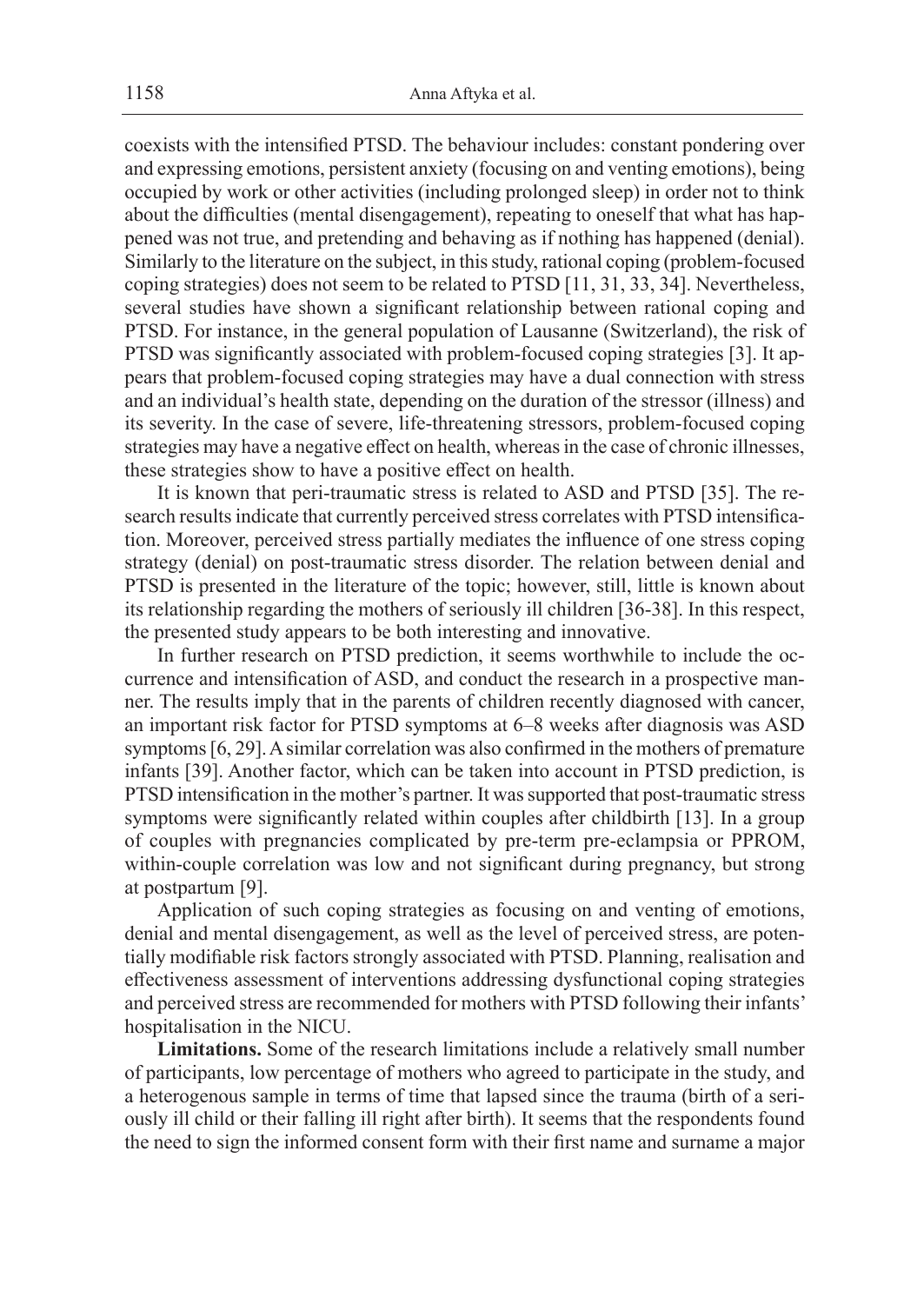problem, which is currently required by the Bioethical Commision. Another explanation is the fact that the research was performed in the respondents who presented a high risk of PTSD compared to the general population, and one of its key symptoms involves avoidance of stimuli concerned with the trauma. Completing the questionnaire related to the child's hospital stay in the intensive care unit that includes questions on the child's health state after birth undoubtedly constitutes a stimulus evoking memories of the trauma, which the respondents admitted afterwards. Other limitations are related to the fact that the data on PTSD symptoms, perceived stress, as well as coping strategies, were obtained from self-report instruments rather than from clinical studies. Moreover, the group studied represented only one centre and was uniform for race and nationality. Further multi-centre studies that will contribute to the development of system solutions are definitely recommended.

# **Conclusions**

- 1. Post-traumatic stress disorder intensification is explained by three coping strategies, namely focus on and venting of emotions, denial and mental disengagement as well as by the level of perceived stress.
- 2. Perceived stress partially mediates the effect of one coping strategy (denial) on the intensification of post-traumatic stress.
- 3. Strategies, such as focusing on and venting of emotions and mental disengagement, directly affect the intensification of post-traumatic stress disorder. These strategies, while conditioning the intensification of post-traumatic stress symptoms, do not modify the level of perceived stress in a statistically significant manner.
- 4. It is necessary to assess the efficacy of various methods of providing support for parents, in order to alleviate distress and enhance parental coping with the child's treatment.

*Funding: The task was funded by the special purpose grants for the development of young scientists and doctoral students at the Medical University of Lublin, no. MN 630 mb.*

# **References**

- 1. American Psychiatric Association. *Diagnostic and statistical manual of mental disorders. Fifth edition. DSM-5.* Arlington: American Psychiatric Association; 2013.
- 2. Luz MP, Coutinho ES, Berger W, Mendlowicz MV, Vilete LM, Mello MF et al. *Conditional risk for posttraumatic stress disorder in an epidemiological study of a Brazilian urban population.* J. Psychiatr. Res. 2016; 72: 51–57. Doi: 10.1016/j.jpsychires.2015.10.011.
- 3. Perrin M, Vandeleur CL, Castelao E, Rothen S, Glaus J, Vollenweider P et al. *Determinants of the development of post-traumatic stress disorder, in the general population.* Soc. Psychiatry Psychiatr. Epidemiol. 2014; 49(3): 447–457.
- 4. White J, Pearce J, Morrison S, Dunstan F, Bisson J, Fone DL. *Risk of post-traumatic stress disorder following traumatic events in a community sample.* Epidemiol. Psychiatr. Sci. 2015; 24(3): 249–257. Doi: 10.1017/S2045796014000110.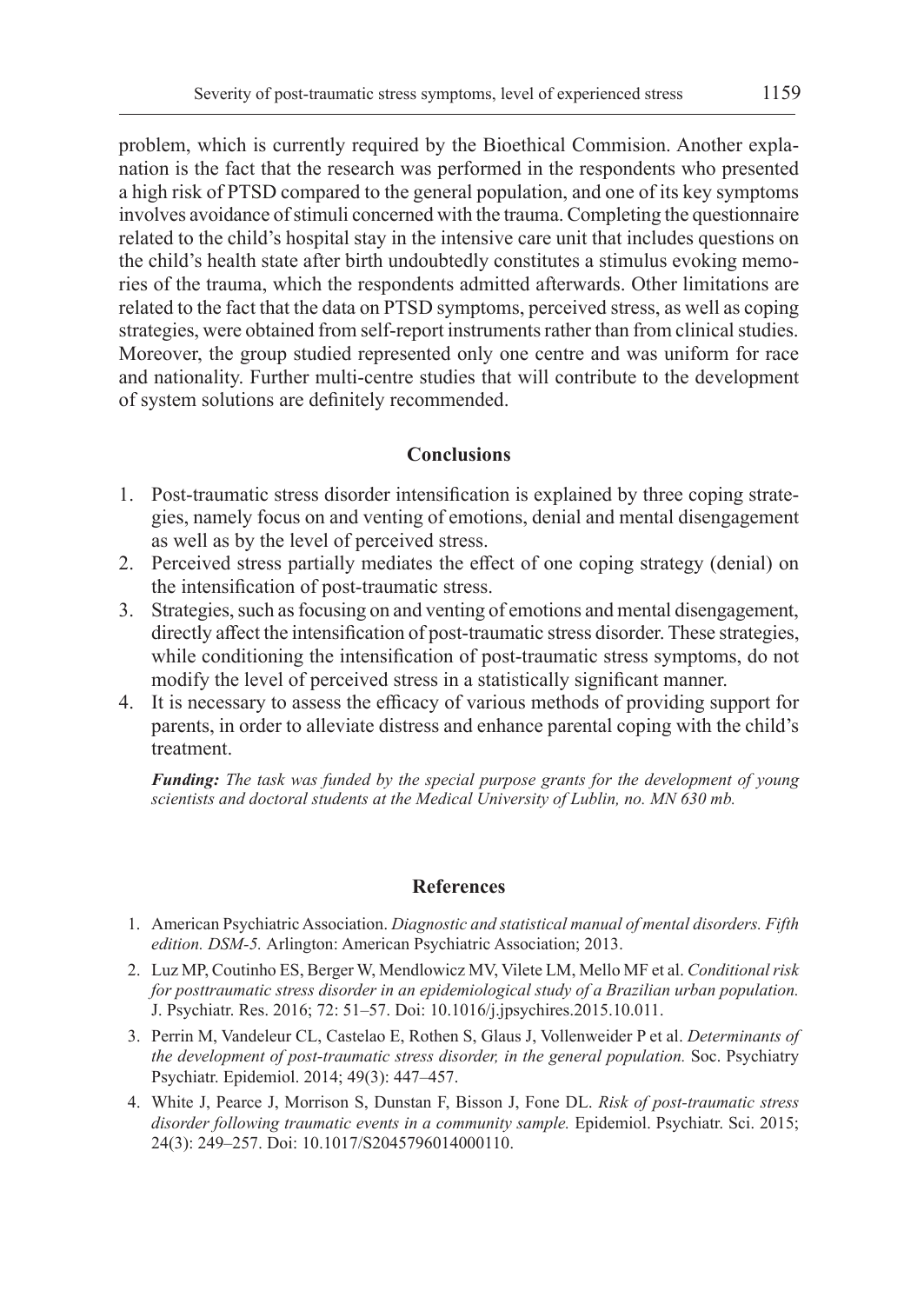- 5. Beck CT, Gabl RK, Sakala C, Declercq ER. *Posttraumatic stress disorder in new mothers: Results from a two-stage U.S. national survey.* Birth. 2011; 38(3): 216–227. Doi: 10.1111/j.1523 – 536X.2011.00475.x.
- 6. O'Donovan A, Alcorn KL, Patrick JC, Creedy DK, Dawe S, Devilly GJ. *Predicting posttraumatic stress disorder after childbirth.* Midwifery 2014; 30(8): 935–941. Doi: 10.1016/j. midw.2014.03.011.
- 7. Polachek IS, Harari LH, Baum M, Strous RD. *Postpartum post-traumatic stress disorder symptoms: The uninvited birth companion.* Isr. Med. Assoc. J. 2012; 14(6): 128–134.
- 8. Shaban Z, Dolatian M, Shams J, Alavi-Majd H, Mahmoodi Z, Sajjadi H. *Post-traumatic stress disorder (PTSD) following childbirth: Prevalence and contributing factors.* Iran. Red. Crescent. Med. J. 2013; 15(3): 177–182. Doi: 10.5812/ircmj.2312.
- 9. Stramrood CA, Doornbos B, Wessel I, van Geenen M, Aarnoudse JG, van den Berg PP et al. *Fathers with PTSD and depression in pregnancies complicated by preterm preeclampsia or PPROM.* Arch. Gynecol. Obstet. 2013; 287(4): 653–661. Doi: 10.1007/s00404-012-2611-0.
- 10. Franck LS,Wray J, Gay C, Dearmun AK, Lee K, Cooper BA. *Predictors of parent post-traumatic stress symptoms after child hospitalization on general pediatric wards: A prospective cohort study.* Int. J. Nurs. Stud. 2015; 52(1): 10–21. Doi: 10.1016/j.ijnurstu.2014.06.011.
- 11. Shaw RJ, Lilo EA, Storfer-Isser A, Ball MB, Proud MS, Vierhaus NS et al. *Screening for symptoms of postpartum traumatic stress in a sample of mothers with preterm infants.* Issues. Ment. Health Nurs. 2014; 35(3):198–207. Doi: 10.3109/01612840.2013.853332.
- 12. Holditch-Davis D, Bartlett TR, Blickman AL, Miles MS. *Posttraumatic stress symptoms in mothers of premature infants.* J. Obstet. Gynecol. Neonatal. Nurs. 2003; 32(2): 161–171.
- 13. Iles J, Slade P, Spiby H. *Posttraumatic stress symptoms and postpartum depression in couples after childbirth: The role of partner support and attachment.* J. Anxiety. Disord. 2011; 25(4): 520–530. Doi: 10.1016/j.janxdis.2010.12.006.
- 14. Feeley N, Zelkowitz P, Cormier C, Charbonneau L, Lacroix A, Papageorgiou A. *Posttraumatic stress among mothers of very low birthweight infants at 6 months after discharge from the neonatal intensive care unit.* Appl. Nurs. Res. 2011; 24(2): 114–117. Doi: 10.1016/j. apnr.2009.04.004.
- 15. Christiansen DM, Elklit A, Olff M. *Parents bereaved by infant death: PTSD symptoms up to 18 years after the loss.* Gen. Hosp. Psychiatry 2013; 35(6): 605–611.
- 16. Lindahl Norberg A, Pöder U, von Essen L. *Early avoidance of disease and treatment-related distress predicts post-traumatic stress in parents of children with cancer.* Eur. J. Oncol. Nurs. 2011; 15(1): 80–84. Doi: 10.1016/j.ejon.2010.05.009.
- 17. Franck LS,Wray J, Gay C, Dearmun AK, Lee K, Cooper BA. *Predictors of parent post-traumatic stress symptoms after child hospitalization on general pediatric wards: A prospective cohort study.* Int. J. Nurs. Stud. 2015; 52(1): 10–21. Doi: 10.1016/j.ijnurstu.2014.06.011.
- 18. Forcada-Guex M, Borghini A, Pierrehumbert B, Ansermet F, Muller-Nix C. *Prematurity, maternal posttraumatic stress and consequences on the mother-infant relationship.* Early. Hum. Dev. 2011; 87(1): 21–26. Doi: 10.1016/j.earlhumdev.2010.09.006.
- 19. Bosquet Enlow M, Egeland B, Carlson E, Blood E, Wright RJ. *Mother-infant attachment and the intergenerational transmission of posttraumatic stress disorder.* Dev. Psychopathol. 2014; 26(1): 41–65. Doi: 10.1017/S0954579413000515.
- 20. Tremolada M, Bonichini S, Aloisio D, Schiavo S, Carli M, Pillon M. *Post-traumatic stress symptoms among mothers of children with leukemia undergoing treatment: A longitudinal study.* Psychooncology 2013; 22(6): 1266–1272. Doi: 10.1002/pon.3132.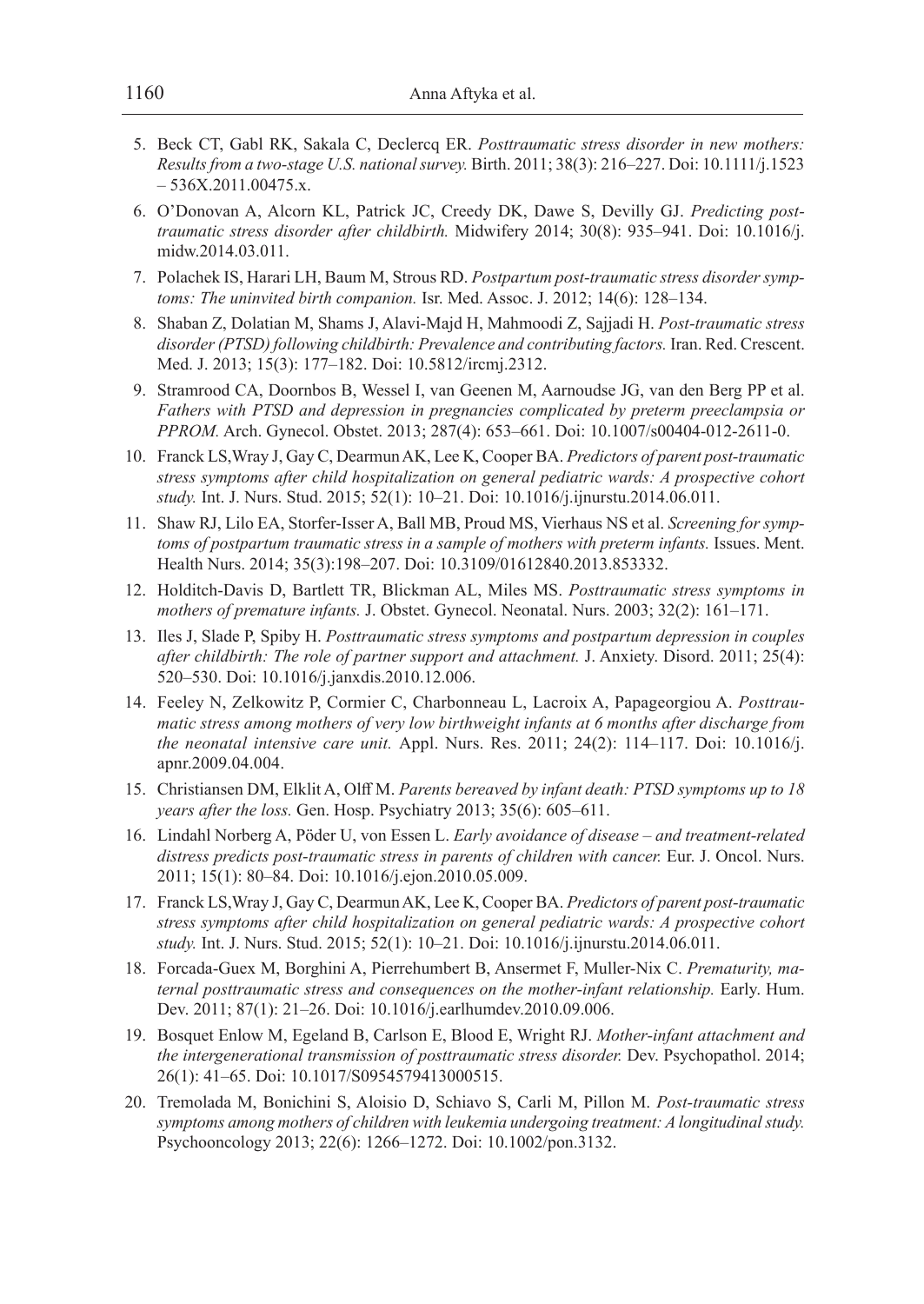- 21. Juczyński Z, Ogińska-Bulik N. *Pomiar zaburzeń po stresie traumatycznym Polska wersja Zrewidowanej Skali Wpływu Zdarzeń.* Psychiatria 2009; 6(1): 15–25.
- 22. Weiss DS, Marmar CR. *The Impact of Event Scale-Revise*d. In: Wilson JP, Keane TM ed. *Assessing psychological trauma and PTSD: A practitioner's handbook.* New York: Guilford Press; 1997.
- 23. Cohen S, Kamarck T, Mermelstein R. *A global measure of perceived stress.* J. Health. Soc. Behav. 1983; 24(4): 385–396.
- 24. Juczyński Z, Ogińska-Bulik N. *Skala odczuwanego stresu PSS–10.* In: Juczyński Z, Ogińska- -Bulik N ed. *Narzędzia pomiaru stresu i radzenia sobie ze stresem.* Warszawa: Pracownia Testów Psychologicznych; 2009. P. 11–22.
- 25. Carver CS, Scheier MF, Weintraub JK. *Assessing coping strategies: A theoretically based approach.* J. Pers. Soc. Psychol. 1989; 56(2): 267–283.
- 26. Juczyński Z, Ogińska-Bulik N. *Wielowymiarowy Inwentarz do Pomiaru Radzenia Sobie ze Stresem – COPE.* In: Juczyński Z, Ogińska-Bulik N ed. *Narzędzia pomiaru stresu i radzenia sobie ze stresem.* Warszawa: Pracownia Testów Psychologicznych; 2009. P. 23–43.
- 27. Browne MW, Cudeck R. *Alternative ways of assessing model fit.* Sociological Methods & Research. 1992; 21(2): 230–258. Doi: 10.1177/0049124192021002005.
- 28. Landolt MA, Vollrath M, Ribi K, Gnehm HE, Sennhauser FH. *Incidence and associations of parental and child posttraumatic stress symptoms in pediatric patients.* J. Child. Psychol. Psychiatry 2003; 44(8): 1199–1207.
- 29. McCarthy MC, Ashley DM, Lee KJ, Anderson VA. *Predictors of acute and posttraumatic stress symptoms in parents following their child's cancer diagnosis.* J. Trauma. Stress. 2012; 25(5): 558–566. Doi: 10.1002/jts.21745.
- 30. Bronner MB, Kayser AM, Knoester H, Bos AP, Last BF, Grootenhuis MA. *A pilot study on peritraumatic dissociation and coping styles as risk factors for posttraumatic stress, anxiety and depression in parents after their child's unexpected admission to a pediatric intensive care unit.* Child. Adolesc. Psychiatry Ment. Health 2009; 3(1): 33. Doi: 10.1186/1753-2000-3-33.
- 31. Shaw RJ, Bernard RS, Storfer-Isser A, Rhine W, Horwitz SM. *Parental coping in the neonatal intensive care unit.* J. Clin. Psychol. Med. Settings. 2013; 20(2): 135–142. Doi: 10.1007/ s10880-012-9328-x.
- 32. Greening L, Stoppelbein L. *Brief report: Pediatric cancer, parental coping style, and risk for depressive, posttraumatic stress, and anxiety symptoms.* J. Pediatr. Psychol. 2007; 32(10): 1272–1277.
- 33. Petrinec AB, Mazanec PM, Burant CJ, Hoffer A, Daly BJ. *Coping strategies and posttraumatic stress symptoms in post-ICU family decision makers.* Crit. Care Med. 2015; 43(6): 1205–1212. Doi: 10.1097/CCM.0000000000000934.
- 34. Laskowska A. *Nieadaptacyjna reakcja na chorobę Radzenie sobie ze stresem, zmienne demograficzne a objawy traumy u osób chorych na nowotwory*. Psychiatria Polska 2015; 49(4): 811–819.
- 35. Hargrave PA, Leathem JM, Long NR. *Peritraumatic distress: Its relationship to posttraumatic stress and complicated grief symptoms in sudden death survivors.* J. Trauma Stress 2012; 25(3): 344–347. Doi: 10.1002/jts.21703.
- 36. Cofini V, Carbonelli A, Cecilia MR, Binkin N, di Orio F. *Post traumatic stress disorder and coping in a sample of adult survivors of the Italian earthquake.* Psychiatry Res. 2015; 229(1–2): 353–358. Doi: 10.1016/j.genhosppsych.2013.06.006.
- 37. Lewis GC, Platts-Mills TF, Liberzon I, Bair E, Swor R, Peak D. *Incidence and predictors of acute psychological distress and dissociation after motor vehicle collision: A cross-sectional study.* J. Trauma Dissociation 2014; 15(5): 527–547. Doi: 10.1080/15299732.2014.908805.